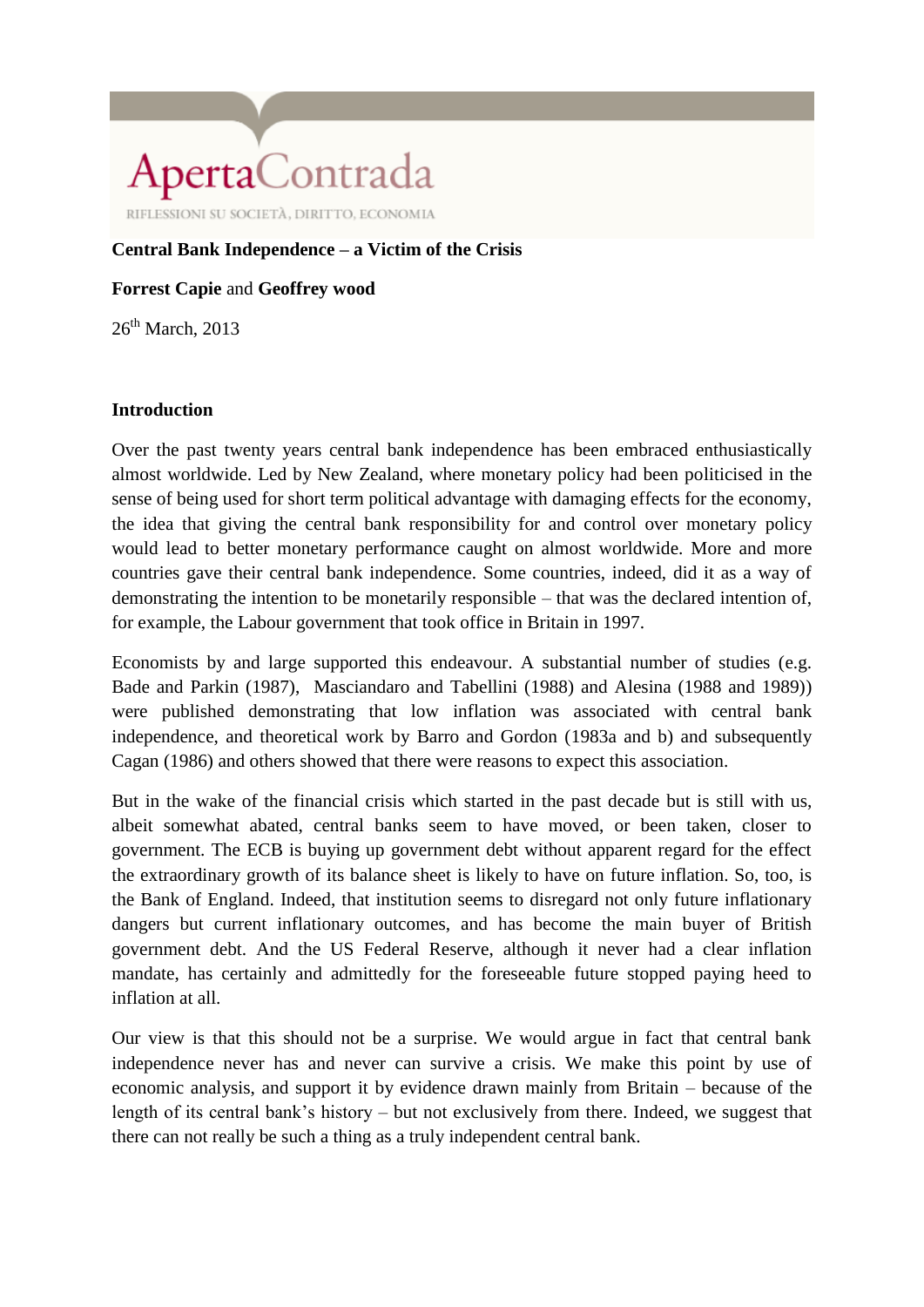## **The Argument**

Most economists who have written on central bank independence took it for granted that what it meant was clear, and sought how to measure it. There was of course no doubt that independence meant freedom to conduct monetary policy. But was this freedom totally unconstrained?

Freedom to take policy decisions seemed an obvious concept, and that was taken as being clear and detailed enough to be satisfactory for the purpose at hand. In a much earlier paper, however, one which concluded by recommending not central bank independence but a monetary rule as the best guarantee of price stability, Milton Friedman(1962) devoted some time to considering the meaning and inevitable corollary of independence.

He writes, "The device of an independent central bank embodies the very appealing idea that it is essential to prevent monetary policy from being a day-to- day plaything ....of the current political authorities".  $(p178)^1$  Then he went on "A first step in discussing this notion critically is to examine the meaning of 'independence' of a central bank. There is a trivial meaning that cannot be the source of any dispute about the desirability of independence. In any kind of bureaucracy, it is desirable to delegate particular functions to particular agencies."(p 179) At this point Friedman gives the example of the Bureau of Internal Revenue as an "independent bureau" within the US Treasury. As he said, "This is simply a question of expediency and of the best way of organising an administrative hierarchy." (p179)

What he called a more basic meaning of independence is that "...a central bank should be an independent branch of government coordinate with the legislative, executive, and judicial branches, and with its actions subject to interpretation by the judiciary"<sup>2</sup>.(p179)

That is the meaning which most writers have implicitly applied to the concept of an independent central bank. Friedman was concerned about the democratic accountability of such an institution. But these were not his only grounds for rejecting the proposal. Independence might, he said be "only a matter of words" if the bank's authority were narrowly defined and its policies tightly specified. This takes us to the point where the importance of his discussion for the present study becomes clear. If the central bank is to be independent in the sense in which, say, the judiciary is independent, then it requires a set of instructions to follow just as judges require a set of laws to implement. Further, as is desirable with laws (but not always attained) the instructions must be sufficiently clear that the legislature's intentions are either carried out, or, if they are not, it is clear that they have not been.

Friedman reviews three proposed solutions for the problem of ensuring that so long as government is responsible for money it can not by debasement abuse that responsibility. He considers the following three solutions: an automatic commodity standard; an independent central bank; and a rule binding the conduct of policy. An automatic standard, such as gold,

**.** 

 $1$  All page references to this Friedman article are to the 1968 reprint.

 $2$  Recently both the ECB and the Bank of England have had their actions reviewed by the judiciary, albeit over very different issues.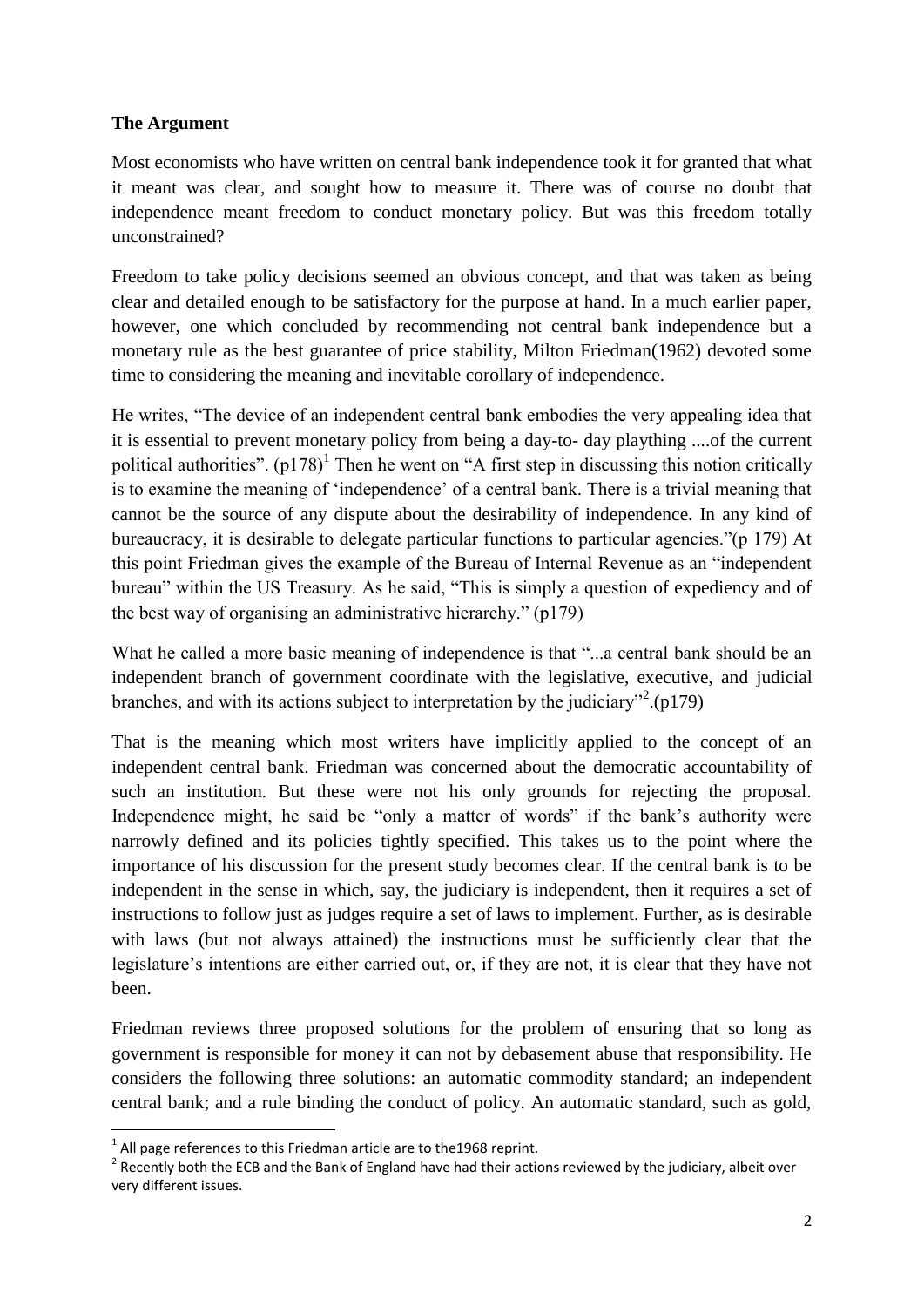has tended to develop towards a "mixed" system with a substantial fiduciary component. Further, it is not now feasible: "....the mythology and beliefs required to make it effective do not exist". (p 177)

Many advocates of an independent bank recognise the current impossibility of a commodity standard, and view an independent bank as an alternative way of getting price stability. Hence, together with the widespread acceptance that inflation is not desirable, we have central banks given instructions to focus on maintaining some measure of price stability.

The Reserve Bank was given a clear statutory objective - to maintain stability in the general level of prices. (Reserve Bank Act 1989, s8) New Zealand has a floating dollar. There are provisions for the Bank to intervene in the foreign exchange market - but such interventions can occur only on the basis of a written *and published* directive. There are no limits on the central bank's ability to finance the government. It may seem curious that there be no restrictions on debt monetisation, particularly as New Zealand had in the past experienced inflation because of such monetisation. Legislation against this was, however, thought to be both unnecessary and undesirable. Unnecessary in view of the full-funding commitment the Government had previously adopted. Undesirable because it could constrain actions undertaken for, say, liquidity management or in the course of a lender of last resort operation.

There is much detail in the Act that we have omitted, but the above describes the main aspects.<sup>3</sup>

Unlike the situation in many countries after the crisis, no changes took place in New Zealand to the act governing the central bank<sup>4</sup>. This reflects several factors, and it is not possible to separate them. There was no widespread financial crisis in New Zealand – there were substantial problems, but in one part of the finance sector only, and that a part outside the remit of the Reserve Bank. (See Mayes and Wood, 2012.) But worth emphasising is that the Reserve Bank had a constitution which actually encouraged it to think about financial stability and the role of lender of last resort. That was, explicitly, the reason that there were no restrictions on Reserve Bank purchases of government debt. Hence the specification of the Reserve Bank Act had been such as to make the institutions it produced more robust. It did not however deal with all eventualities. This can be seen by considering the recent (almost) worldwide crisis.

Banking crises can be of two types, although they rapidly merge into one another. The classic banking crisis is that which Lender of Last Resort evolved to deal with – a sudden surge in the demand for liquidity by the entire banking sector.<sup>5</sup> The New Zealand Act was consciously

 $\overline{a}$ 

 $3$  More details can be found in Knight, R. L. (1991)

 $<sup>4</sup>$  Nonetheless, towards the end of 2012 the opposition parties in the New Zealand parliament tabled a Bill to</sup> add further objectives in the US style to the RBNZ's inflation mandate. It failed by one vote, with voting along party lines.

 $5$  See Wood (2000) for a detailed description of the evolution of Lender of Last Resort.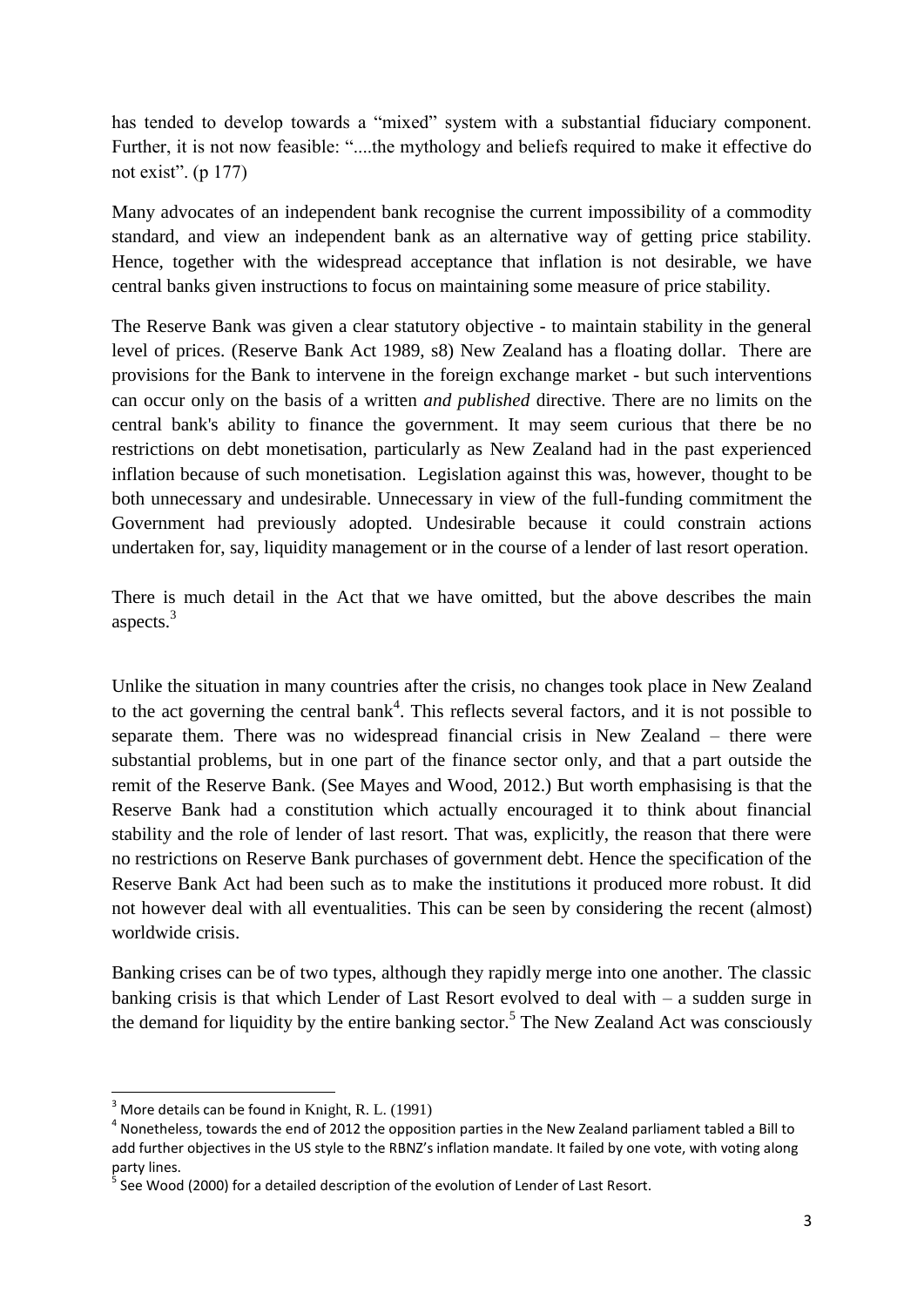framed both to direct the attention of the Reserve Bank to the possible need for this operation and to allow it to take place.

But there is another type of banking crisis, much rarer in the whole run of recorded banking history but one that has occurred twice in comparatively recent years – one due to a shortage of capital not in one bank but across all or most of a banking system. This was the source of Japan's banking problems and also the original difficulty in the recent crisis. (See e.g. Lastra and Wood, 2010.)

There is no provision in the Reserve Bank Act to deal with a "capital" crisis. It was not there because it was thought such crisis could never happen, nor was its absence due to a desire to allow banking system failure under such circumstances. Rather it was due to no more than lack of complete foresight, and thus the inability to write a complete contingent contract dealing with all possible states of the world.

And that is fundamental problem. It is impossible to design a contract so complete that nothing ever happens to require its being rewritten, thereby letting the government of the day tame or at the least reshape the central bank. That is the basic reason for almost every financial crisis leading central banks into the arms of government, for assistance, relaxation of law, or some other form of support or guidance. This point is supported by examples in the following section of this paper.

# **The Evidence**

Some historical experience in two of the world's major central banks, the Bank of England and the Federal Reserve, illustrate many aspects of the problems we discuss.

The Bank of England was founded in 1694 out of the needs of the state to finance war. In return, the Bank was given a charter from the state that gave it a privileged position in banking in the country. The renewal of the charter clearly rested on the Bank's satisfying the state's requirements. And so began a relationship of dependency. The state needed the Bank and the Bank relied on the state for its privileges. When the Bank's charter was renegotiated in 1697, for ten years, it was given protection from competition from rivals; and its position was strengthened further in the renewal of 1708 when a fresh loan was required from the Bank. On that occasion other banks were restricted to six partners or fewer, and the Bank was given a monopoly of note issue in joint stock banking, in effect a joint stock banking monopoly. The Bank's position depended on its fiscal usefulness to the state.

Britain was at war for more than half of the years between 1688 and 1815 and the closeness of the relationship between Bank and government grew ever stronger. The state needed finance for war and the Bank either provided it or organised it, so that by the end of the eighteenth century the government saw the Bank as an essential component of its war finance programme. In the wars with France at the end of the eighteenth century the government would take bills in large volumes to the Bank for discounting. The Bank would put up a show of resistance but there was no question of it not complying with the state's wishes.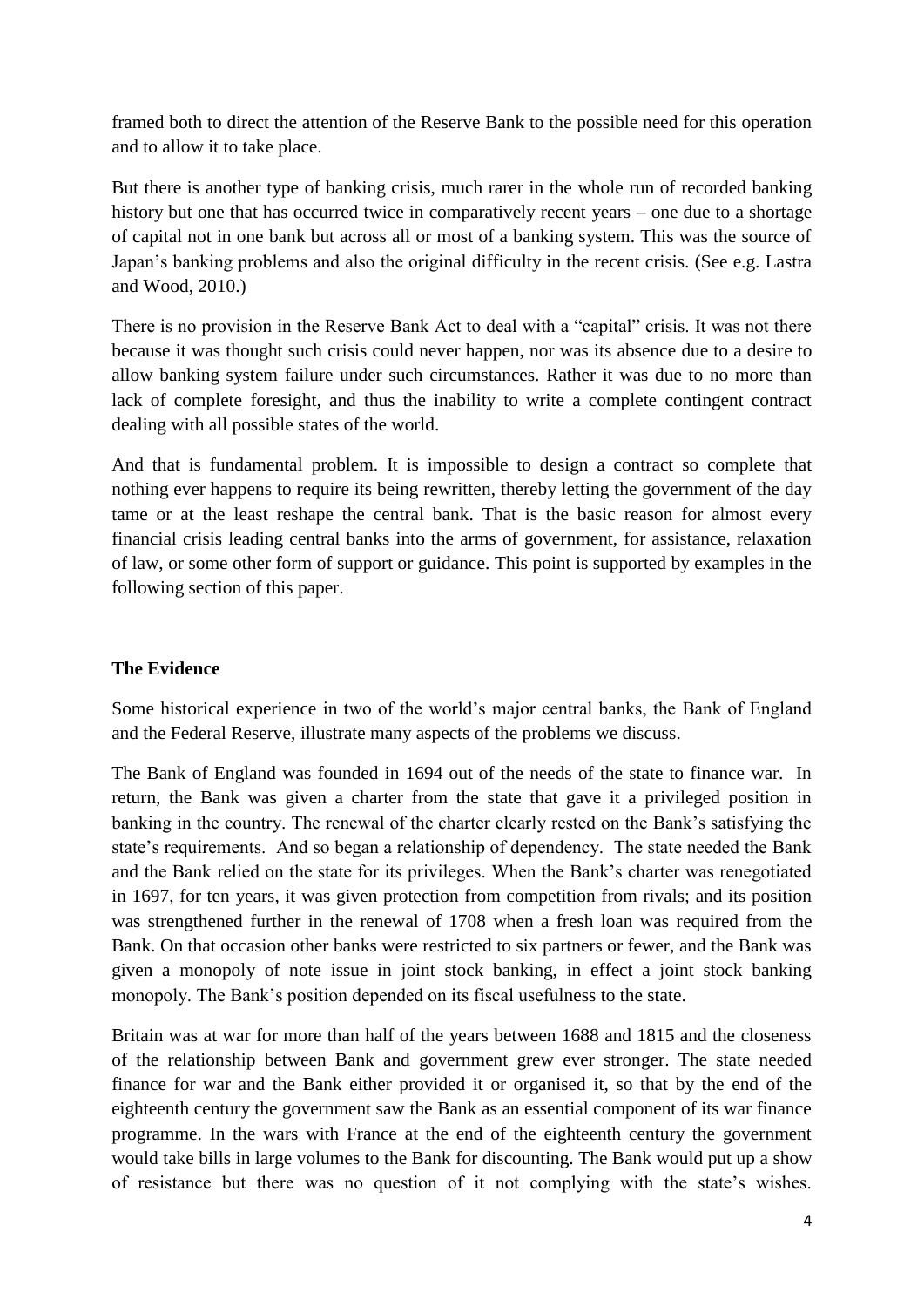Government then rewarded the Bank for its co-operation in wartime by giving its notes de facto legal tender status in 1811 (de jure in 1816). In the world after the Napoleonic wars the Bank's fiscal usefulness was in decline and so the case for the monopoly in joint stock banking was eroded, and it was soon abandoned.

In the nineteenth century the Bank's independence was still limited. In the first place the Bank's essential function was management of the gold standard and so it was heavily constrained by the rules of the gold standard and particularly so after these were redefined in the legislation of 1844. The main objective was to maintain convertibility of the currency into gold and the main control instrument was the short-term interest rate. The interest rate was made effective by discounting bills and, increasingly as time passed, by open market operations. These were all things the Bank became expert in and it was left to get on with the job without political interference.

However, a financial crisis that involved a scramble for cash presented a serious problem. In the crisis of 1825 the government instructed the Bank to pay out to the last penny. Instruction was needed as it was feared the still privately owned bank might otherwise have looked after its immediate profits due either to insufficient heed to the long term or to caution over its own survival. The 1844 legislation made it difficult for the Bank to perform its key role in a crisis, that of lender of last resort. The act needed to be suspended and that required a letter from the Governor to the Chancellor seeking the necessary exemption. That happened in the crisis of 1847 and again in the crisis of 1857. Then again at the height of the Victorian boom in 1866 crisis struck again in the famous case of Overend Gurney. The Chancellor agreed that it was, 'requisite to extend their discounts and advances upon approved securities, so as to require issues of notes beyond the limit allowed by law.' But he continued: 'No such discounts or advance, however, should be granted at a rate of interest less than 10 per cent, and Her Majesty's Government reserve it to themselves to recommend if they should see fit, the imposition of a higher rate.' (Quoted in Fetter. See also Gregory.)

So when crisis struck the rules were such that government again dictated how the Bank should behave. Fetter concluded for the nineteenth century, 'the Bank and the Government ... continued the fiction of official independence' (Fetter p.280).

That was true again in 1914. At the outbreak of war in August 1914 there was a major crisis. The Governor was invited to a meeting in Downing Street and told to sign a statement and to promise the Bank must act on the direction of the Chancellor. Cunliffe, the governor, initially refused to sign and had the support of the Bank. But some face saving was allowed and Cunliffe agreed to comply.

For the interwar years the Bank of England was of the view that it should be 'operationally and institutionally distinct from government' regarding this as independence, but 'it should accept Treasury control of policy'. In the 1930s Montagu Norman told a meeting of Commonwealth bankers, 'I am an instrument of the Treasury'. Following the Great Depression when the blame fell on bankers, both central and commercial, their room for manoeuvre became further circumscribed.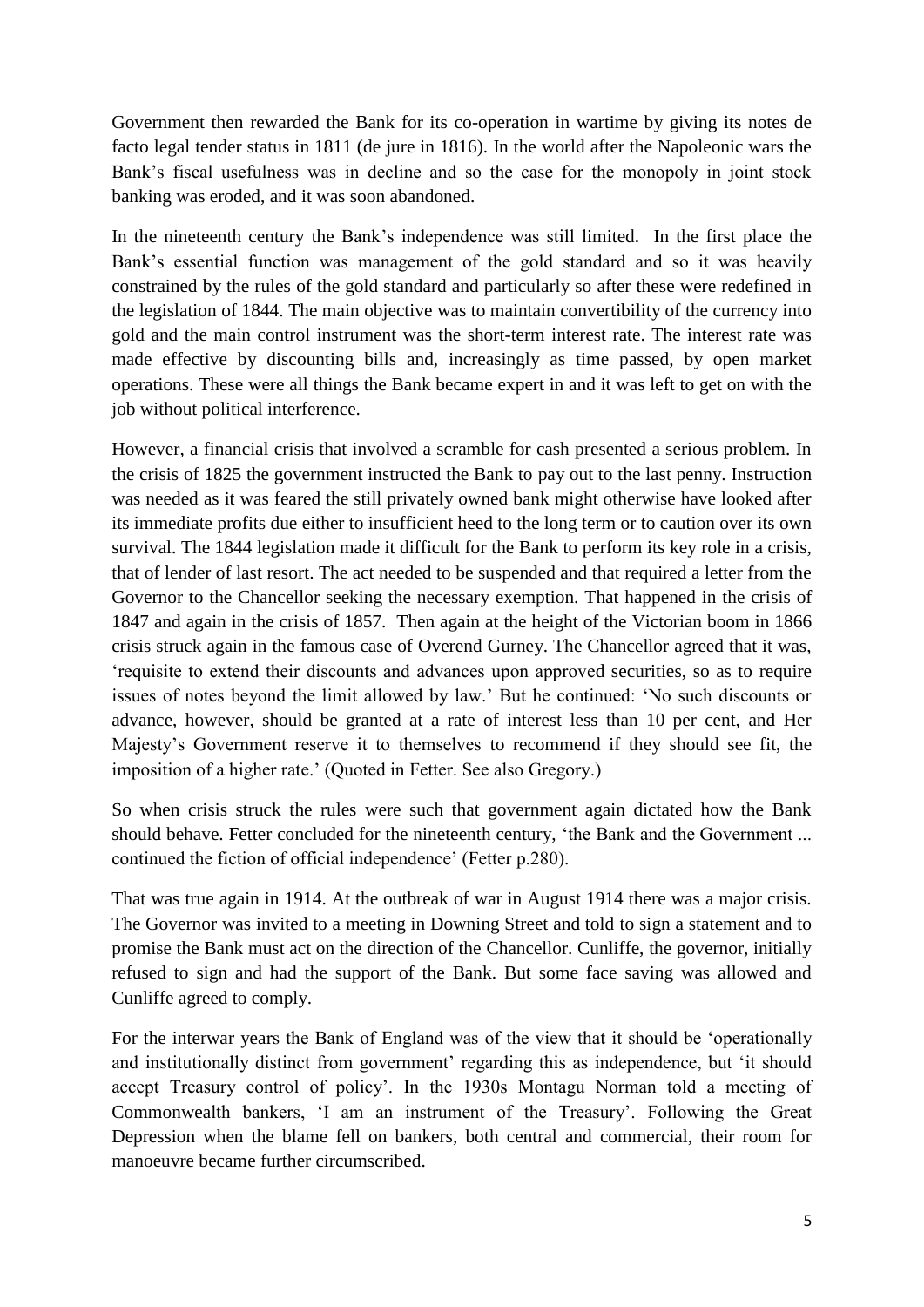It is often assumed (or asserted) that after the Bank was nationalised by the Labour Government in 1946 everything changed and the Bank thenceforth became a subsidiary of the Treasury. But in fact very little changed. While there were complex drafting requirements to specify the functions, powers, and purposes of the new public corporations being formed after the war, in the case of the Bank this was unnecessary because there was 'never any question that it should not continue doing what it had been doing for a very long time'. (Chester, p. 196.)

The Radcliffe Committee that was established to enquire into the nature of the monetary system was particularly concerned to bring the Bank to heel and have the Treasury clearly dictate the terms. The question of Bank Rate setting was partly one of principle and partly symbolic. The Bank took a strong line from which it never deviated: this was an operating rate and only the Bank knew which way it should be moving. This was largely accepted by government. The Bank delegated its power to set Bank Rate to the Governors, with the Chancellor giving formal approval to any change. And that was essentially what happened. The Bank would, primarily for external reasons, decide that a change in the rate was required. It would notify the Treasury of their view and expect to have the decision rubber-stamped. There are some isolated examples of disagreement for political reasons or for timing but generally these simply took the form of the Treasury suggesting a delay of a week or some such trivial alteration.

Across the period from the 1950s to 1980 the Bank operated with considerable freedom, what it liked to think of as independence<sup>6</sup>. Its principal function of defending the exchange rate was restored. Bank Rate was regarded as primarily of use for external purposes. And movements in Bank Rate were not merely executed but determined by the Bank. Whenever there was a developing threat to sterling the Governor would tell the Chancellor that a rate change was proposed on a particular date. The Chancellor's reply was simply stamped 'approved'. The relative freedom began to come under serious pressure in the 1970s following the loss of the explicit exchange-rate target and when monetary targets were in place monetary policy was increasingly politicised and politicians and civil servants had a simple number which they wanted to see met or be told why it was not.

From the Bank of England's foundation a dependent relationship with government was accepted. Since the country was at war more often than it was not between 1688 and 1815 and the state needed funds it needed the Bank and the bank depended on the state for its privileges. In the nineteenth century whenever crises flared, under the gold standard the Bank needed government approval to act in the necessary way and that came with conditions. In the first half of the twentieth century war dictated much of what happened when again the Bank responded to the needs of the state. There was a brief period after the Second World War when another exchange-rate target was in place when the Bank enjoyed relative freedom of action but that all came to and end in the debacle of the 1970s. The next attempt at restoring some independence in 1997 has lasted only so long as there was no crisis.

 6 See Capie (2010)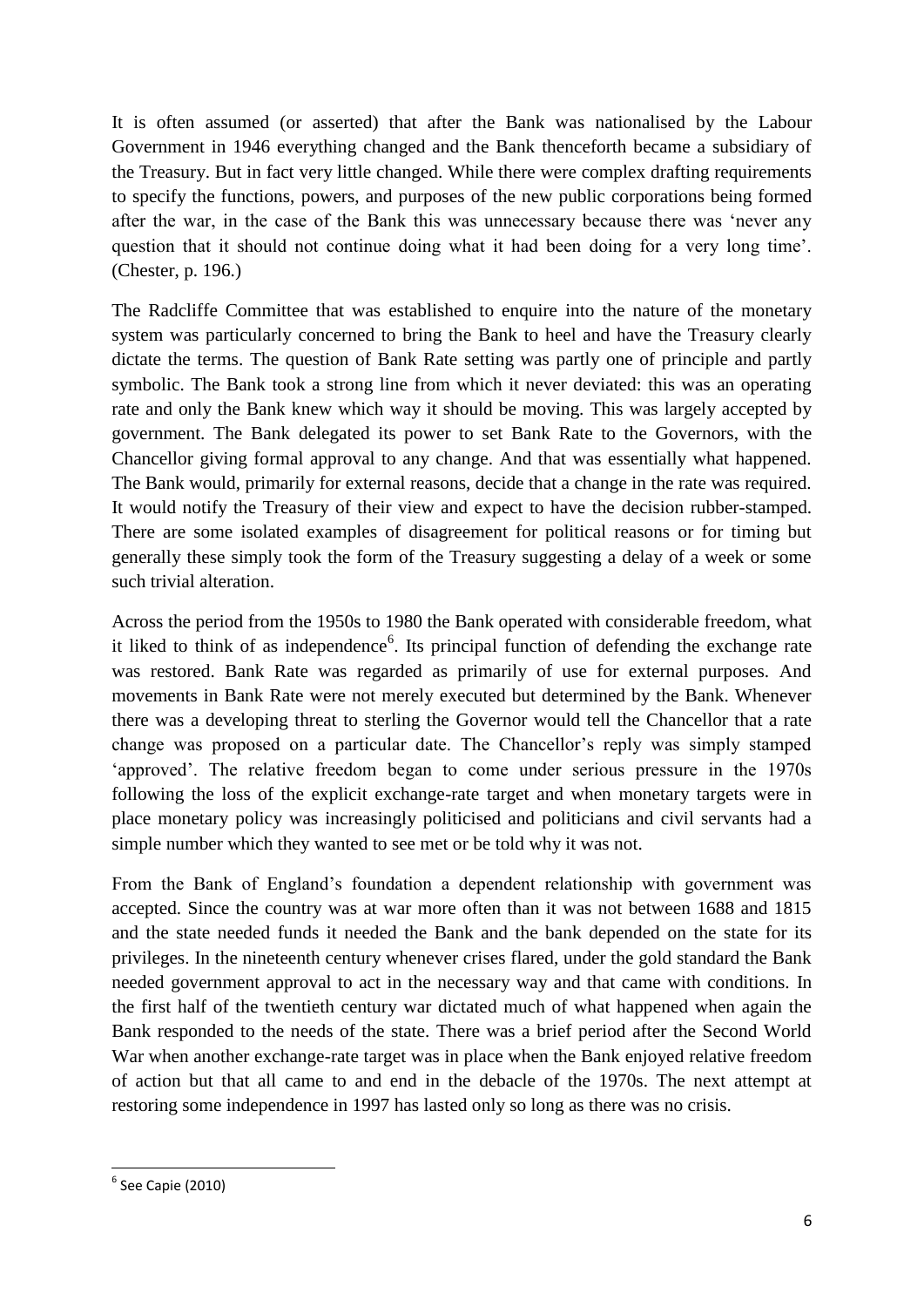#### **U.S.**

When the Federal Reserve was founded in 1914 financial stability was its chief focus and it was intended that the bank be independent of political influence. It was founded after a long period of peace but war broke out soon after and the Fed was almost immediately involved as the Treasury's banker. (Further, indicating another level of independence, the twelve district banks were free to operate independently of each other.) The Federal Reserve Act was quickly amended so that banks could borrow from the Fed using government securities as collateral. Inflation followed but the Fed could not raise its discount rate without Treasury approval. So it did not get off to a good start in terms of either independence or inflation control and it took some years after the war before it returned to its intended path of being an independent institution. In the years after the War and particularly following the recession of 1920-21 the Fed discovered open market operations and the Open Market Investment Committee was established. The New York Fed became the dominant bank under the leadership of Benjamin Strong.

Hardly had the post-war adjustment taken place before new problems confronted the Fed, at the end of the 1920s, and its actions and its failures to act resulted in the Great Depression. (Friedman and Schwartz, 1963) Following the Great Depression and the criticisms, subsequent and sometimes consequent, that were made of banks and central banks the Federal Reserve Act was again amended, by the Emergency Banking Act of 1933. That Act, amongst other things, gave the President powers to regulate credit, whatever that may mean. But calls for greater reform were strong and a new Banking Act was designed, for implementation in 1935. Initially the principal aim had been to provide a small but flexible monetary authority with its independence restored. The vague mandate that the Fed had been given in 1913 was preserved in the 1935 Act. And in the 1930s if the Fed did not stay in line with the Treasury's wishes it was readily brought back into line by the Treasury acting through the new Exchange stabilisation fund or other Treasury accounts. Meltzer (2009) is critical of the chairman of the time, Marriner Eccles, who, he said, failed to defend the Fed's independence under Roosevelt.

In any case within a matter of a few years there was war again and in war the Fed was obliged to support the prices of government securities. It was an instruction in time of crisis. Tensions arose immediately between the Treasury and the Fed, with the Treasury seeking low rates to support the sales of bonds for war finance. In 1942 Federal Reserve banks were authorized by government to buy government securities directly from the Treasury. The dangers this gave rise to remained in place for years after the war. Throughout the period of low interest rates commercial bank reserves grew hugely and the inflationary dangers rose with them.

These tensions between the Fed and the Treasury over interest rates came to a head in 1950 and there broke out what has been called the 'greatest battle in the history of central banking' (Davis 2012). Sproul of the New York Fed was sufficiently worried after the outbreak of the Korean War in 1950 to force the issue. In what he saw as a dangerously inflationary situation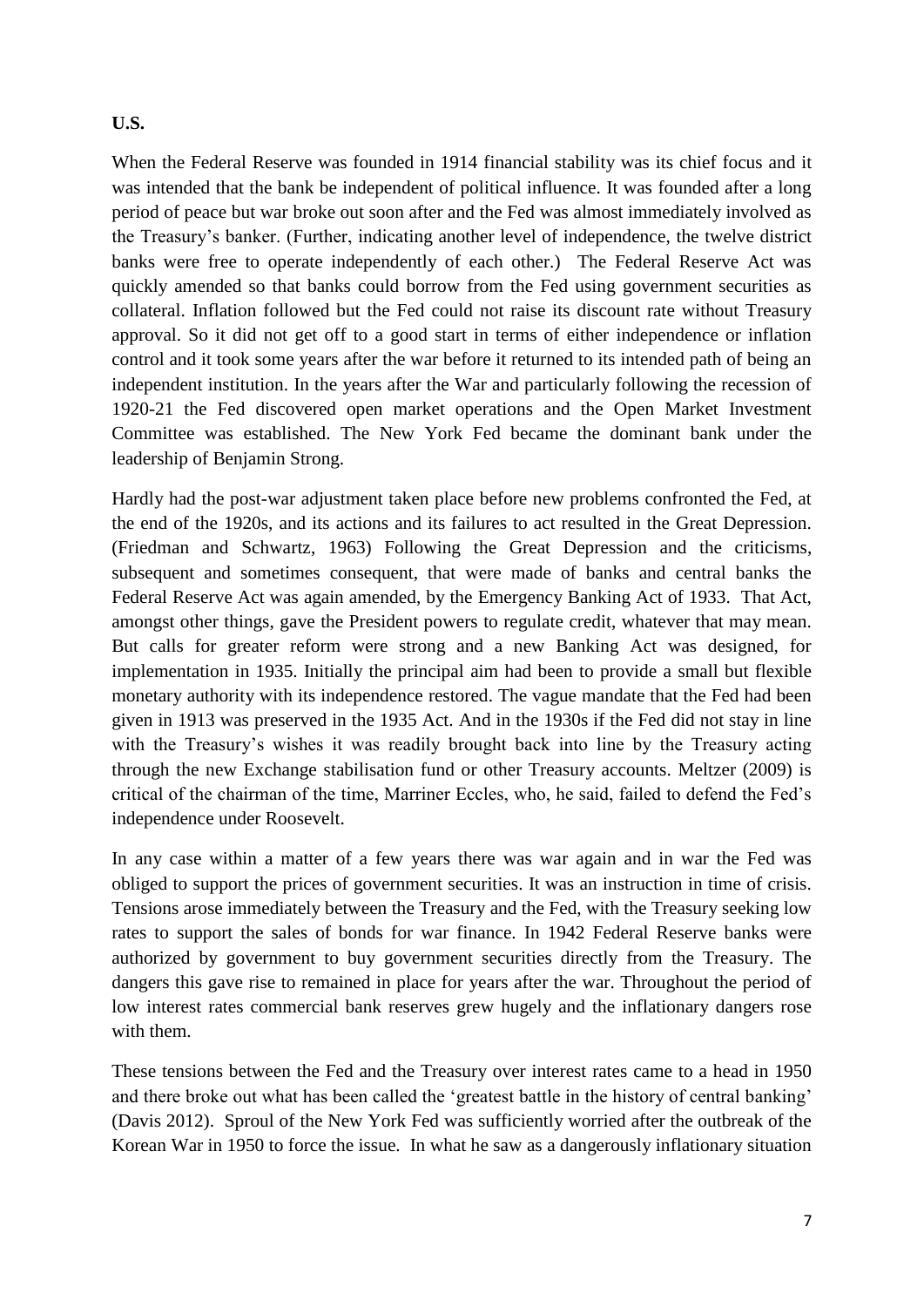he thought it was time to exercise some independence. So the Board of Governors announced rate increases and indicated they would take further action if required to restrict credit.

The turning point came in January 1951. There was a special meeting between the FOMC and the President. That meeting was a direct consequence of an instruction by the Treasury to the Fed to buy government bonds at a specified price. The Treasury released a public statement after the meeting that suggested that the Fed would do as it was told. This so enraged Eccles, still a board member though a former Chairman that he broke confidentiality rules and gave the press the Fed's record of the meeting. The Fed's record had suggested no such thing. Discussions then began in earnest between the parties. These led to the Accord of March 1951. The Chairman (McCabe) resigned soon after and his replacement was William McChesney Martin Jnr., the Treasury assistant undersecretary, who had conducted the meetings on the Accord. This might have looked like a cynical Treasury move but subsequent events indicate otherwise. Some see the Accord as the turning point in the Fed's history, the point at which it became a truly independent central bank. How true that is will continue to be debated. What it does for our purposes is remind us of how fragile independence can be. When any kind of emergency appears the dangers are that the response to these circumstances will be legislation that seems at the time entirely appropriate to the problem. But it then weakens the central bank's position when normality is restored. Although Martin went on to become the longest serving Chairman of the Fed, and is generally credited with maintaining the Fed's independent position, he still held a slightly ambiguous view of independence. He liked to repeat the words of Sproul that the institution should be, 'independent within government not independent of government'. Does that match Friedman's favoured definition of independence? It might, but then it might not.

### **Conclusion**

So, just as the second section of this paper showed that the inability to write complete contingent contracts ensures that independence is compromised in a crisis, the previous section demonstrates one route by which that compromising occurs – emergency legislation whose scope after the crisis turns out to be greater than had been realised at the time.

Reactions to the recent crisis may turn out to be an example of that; but whether they are or not, they certainly exemplify how a crisis can thrust a central bank into the arms of its government.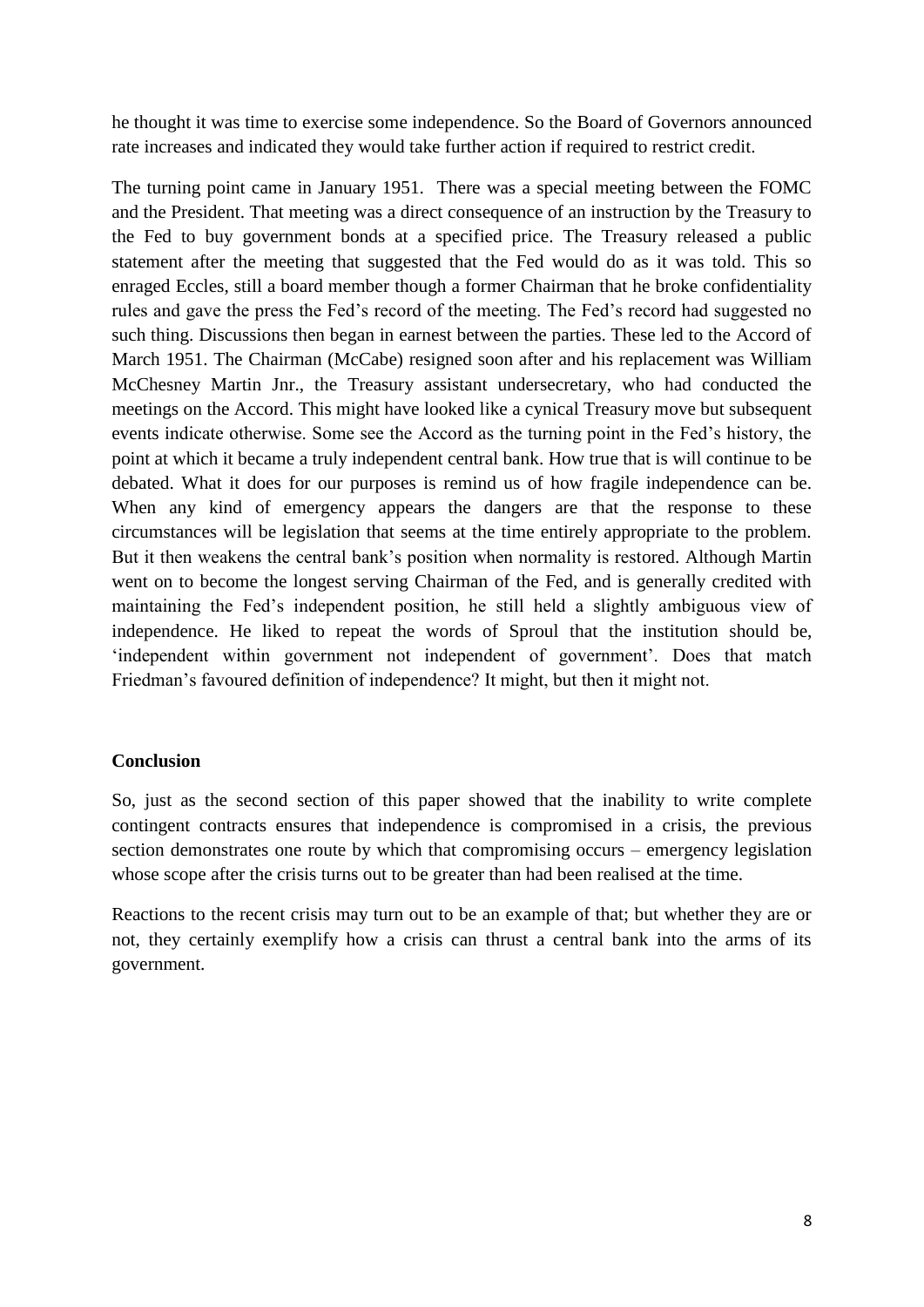### **References**

Alesina, Alberto (1988 ) Macroeconomics and Politics, NBER Macroeconomic Annual 1988*,*  **MIT.** 

Alesina, Alberto (1989) 'Politics and Business Cycles in Industrial Democracies', Economic Policy*,* April pp. 55-98.

Bade R and Parkin M(1987) 'Central Bank Laws and Monetary Policy,' University of Western Ontario Department of Economics Discussion Paper.

Robert Barro and David Gordon (1983a) 'A Positive Theory of Monetary Policy in a Natural Rate Model', Journal of Political Economy*,* Vol. 91 No. 4 pp. 589-610.

(1983b), 'Rules, Discretion and Reputation in a Model of Monetary Policy', Journal of Monetary Economics*,* Vol. 12 No. 1 pp. 101-122.

Cagan P (1986) Conflict between Short and Long Run Objectives, in Campbell and Dougan, (eds) Alternative Monetary Regimes*,* Johns Hopkins University Press. .

Capie, Forrest (2010) The Bank of England; the 1950s to 1979 (CUP)

Chester, N (1975) The nationalisation of British industry, 1945-51, (London HMSO)

Davis, Gavin (2012) "How the Fed defeated President Truman to win its independence", Financial Times, 20 January

Fetter, F W (1965, 1978) Development of British Monetary Orthodoxy, (Harvard University Press reprinted Augustus Kelley)

Friedman, Milton (1962) Should there be an Independent MonetaryAuthority?, in In Search of a Monetary Constitution*,* (ed), LelandB Yeager, Harvard University Press, Boston, Mass.

Friedman, Milton and Anna J Schwartz (1963) A Monetary History of the United States. Princeton UP for NBER

Gregory, T.E. (1929,1964) Statutes documents and Reports relating to British banking, 1832- 1928 , Vol. 2 (Frank Cass)Knight, 1991

Knight, R. L. (1991), "Central Bank Independence in New Zealand", in P. Downes and R. Vaez-Zadeh (eds.), IMF, Washington

Lastra, Rosa, and Geoffrey Wood (2010), "The Crisis of 2007 -2009: Nature, Causes, and Reactions", Journal of International Economic Law, Vol. 13 no. 3, 531 – 550.

Masciandaro, D. and Tabellini, G. (1988), Monetary Regimes and